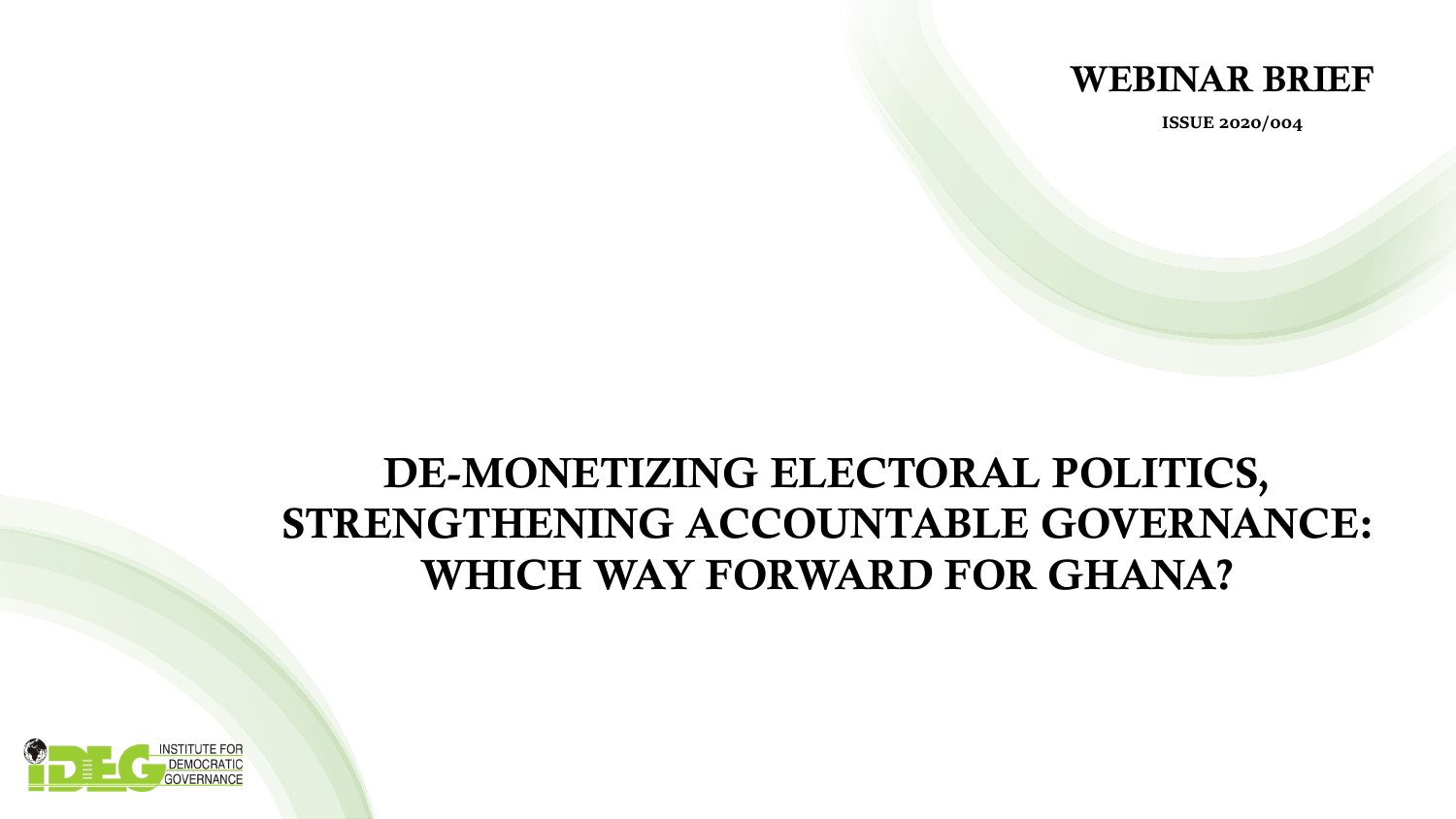# *Background*

- ❖ Since the 2004 general elections, Ghana has experienced a rise in monetization of electoral politics. In a 2017 survey, the Westminster Foundation for Democracy (WFD) found that it cost approximately US\$87, 000 or about GHC 500,000 to get elected to Parliament (Asante and Kunnath,2018). Today, many aspirants would put that figure at not less than GHC 1 million or \$200,000.
- ❖ Monetization threatens the credibility of election outcomes as a true reflection of the will of the people. It turns political leadership into a commercial product that is up for auction to the highest bidder (IDEG, 2018, WFD, 2018). In Ghana, political parties and politicians are increasingly raising the alarm on the need to address this problem if the country's multiparty democracy is to deliver the expected dividends of development (IDEG, 2020).
- ❖ The purpose of the webinar was to create a platform for political parties and citizens to reflect on the concept of monetization and the challenges that it poses to Ghana's multiparty democracy and national development; and to deliberate on proposals put together by IDEG towards demonetizing electoral politics in Ghana. The webinar was designed as an interactive panel discussion. Panelists were selected from the New Patriotic Party (NPP), the National Democratic Congress (NDC) and the Progressive People's Party (PPP).

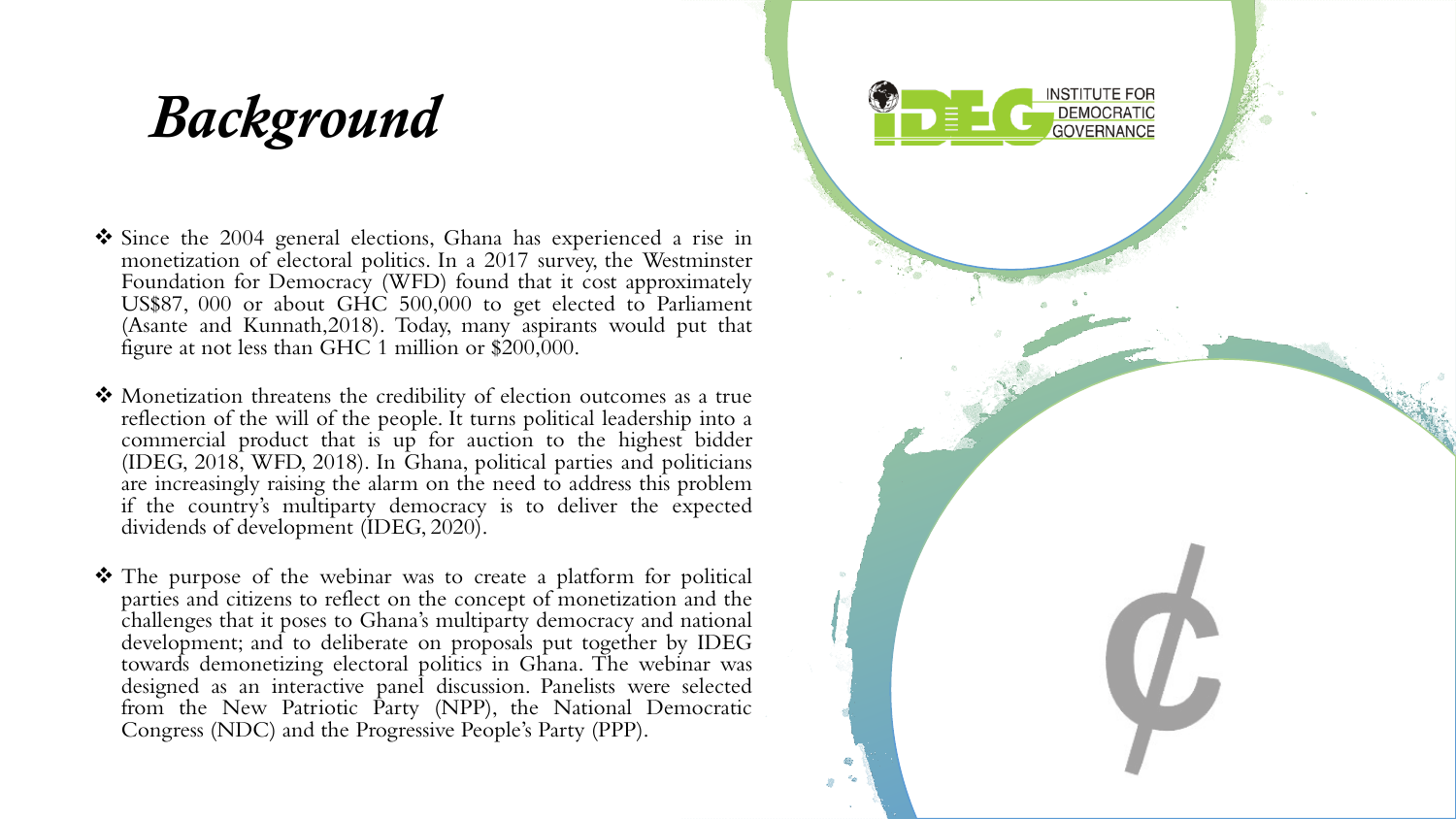

## *IDEG Webinar*



Against this background, the Institute for Democratic Governance (IDEG) held a webinar on the theme, "Demonetizing Electoral Politics, Strengthening Accountable Governance: Which Way Forward for Ghana?" on Tuesday, 22nd September 2020. The program was sponsored by the Danish Embassy in Ghana and the Danish Institute for Parties Democracy (DIPD).

The panelists were the following: Honorable Member of Parliament for Nadowli West Constituency, NDC and Second Deputy Speaker of Parliament, Mr. Alban Bagbin; The Honorable M.P. for Suame Constituency, NPP, Majority Leader of Parliament of Ghana and the Minister for Parliamentary Affairs. Mr. Osei Kyei Mensah-Bonsu; The Flagbearer for the PPP, Ms. Brigitte Dzogbenuku.

The discussion was moderated by the Executive Director of IDEG, Dr. Emmanuel Akwetey*.* Representatives from political parties, civil society, development partners and the general public, took part in the webinar.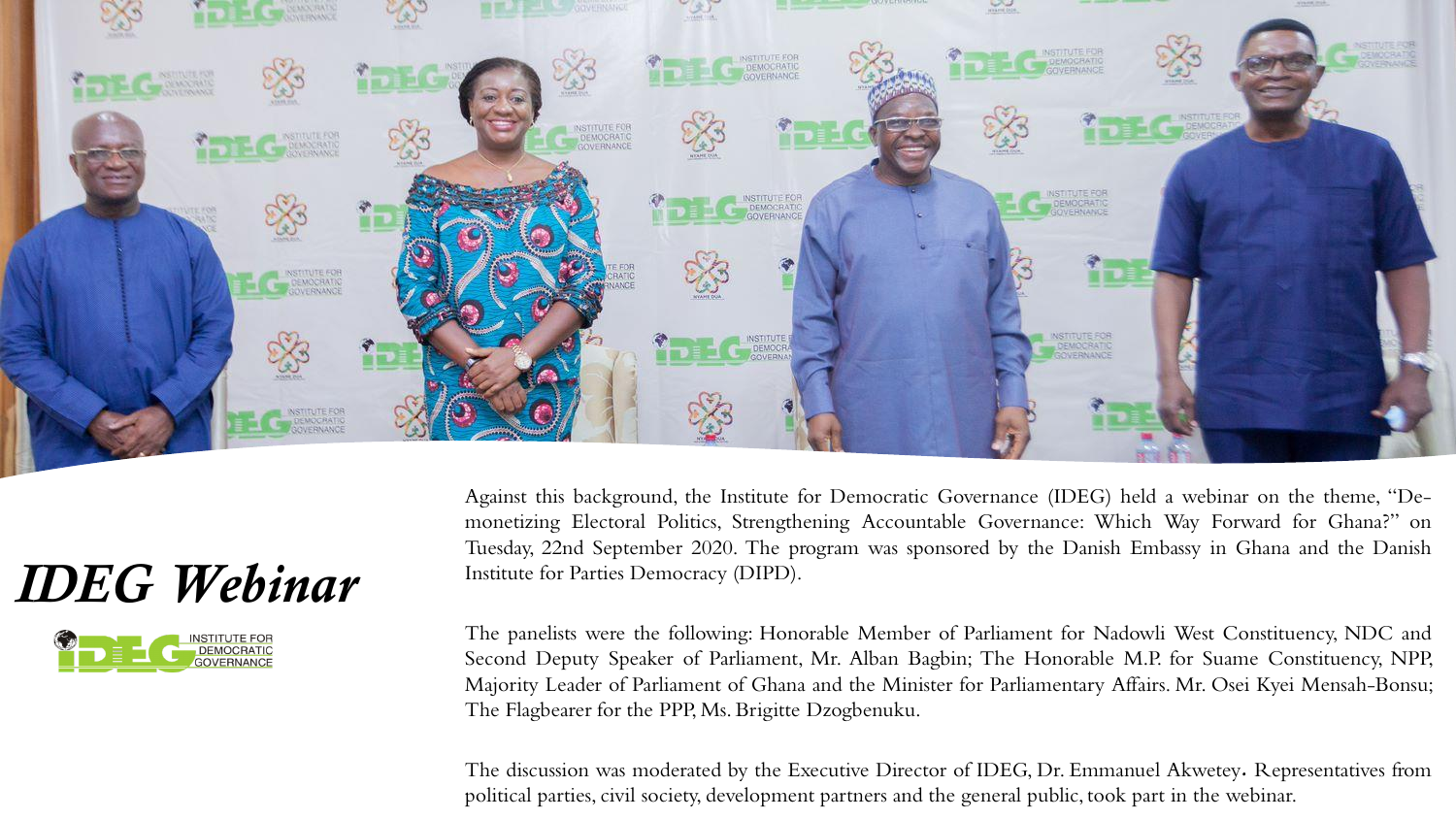

# *Key Issues Emerging: Monetization*

- ❖Panelists acknowledged that monetization had increased significantly since 1996 . The panelists from the two major political parties further acknowledged that both their political parties were in breach of political party funding regulations .
- ❖They stressed a need for both internal political party and Constitutional reforms to address monetization . Their submissions highlighted the effect of monetization on women's representation in that it had contributed to the under representation of women .
- ❖ A disturbing ripple effect of monetization was the emergence of violence in Ghana's electoral politics .
- ❖All the panelists acknowledged that monetization had increased significantly since 1996 .

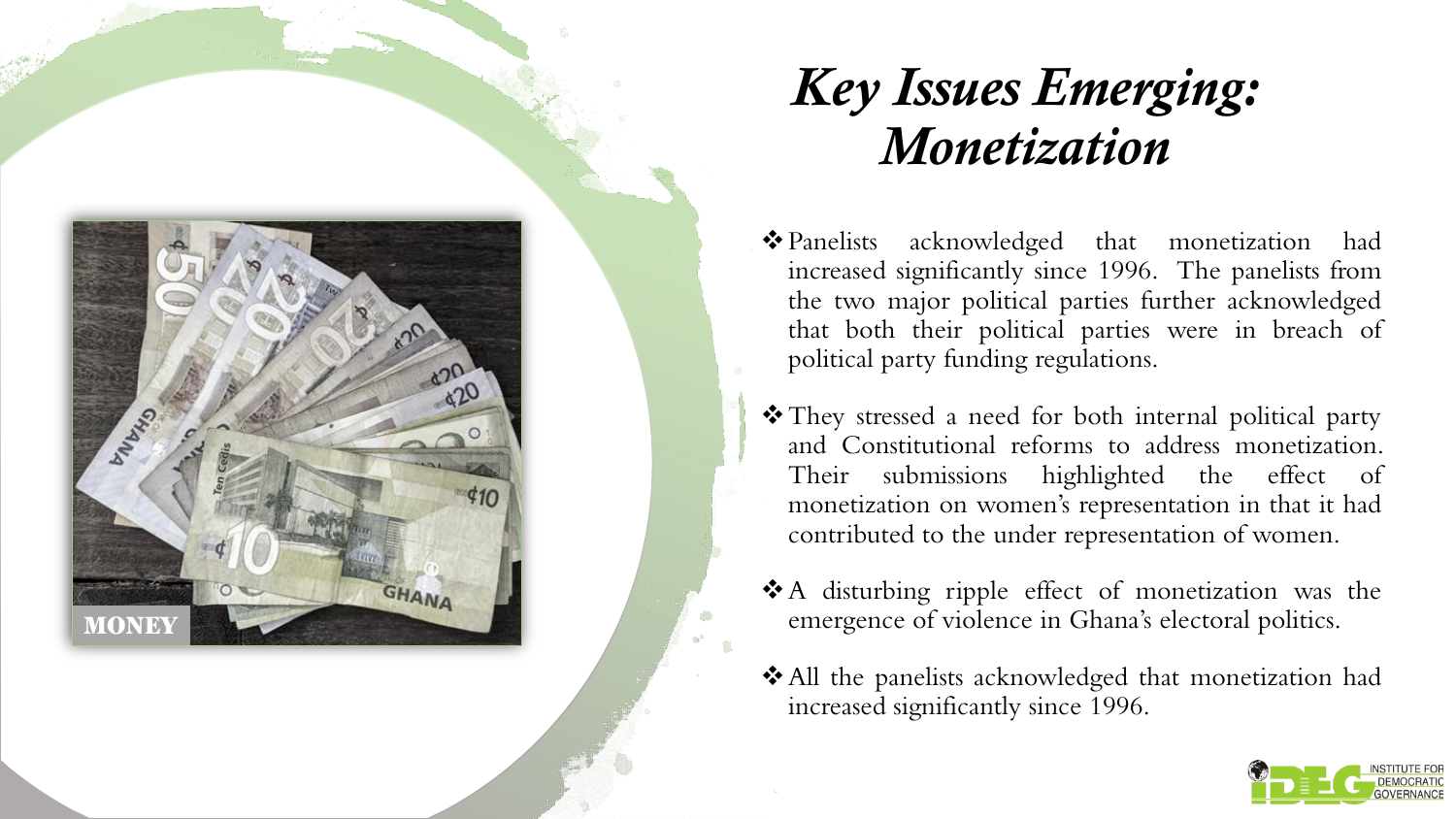#### *Key Proposals for De-Monetizing Ghana's Electoral Politics*

Panelists' submissions responded to the IDEG's earlier proposals as well as other proposals emerging in the public  $\frac{1}{2}$ space on de-monetizing electoral politics which are detailed as follows:



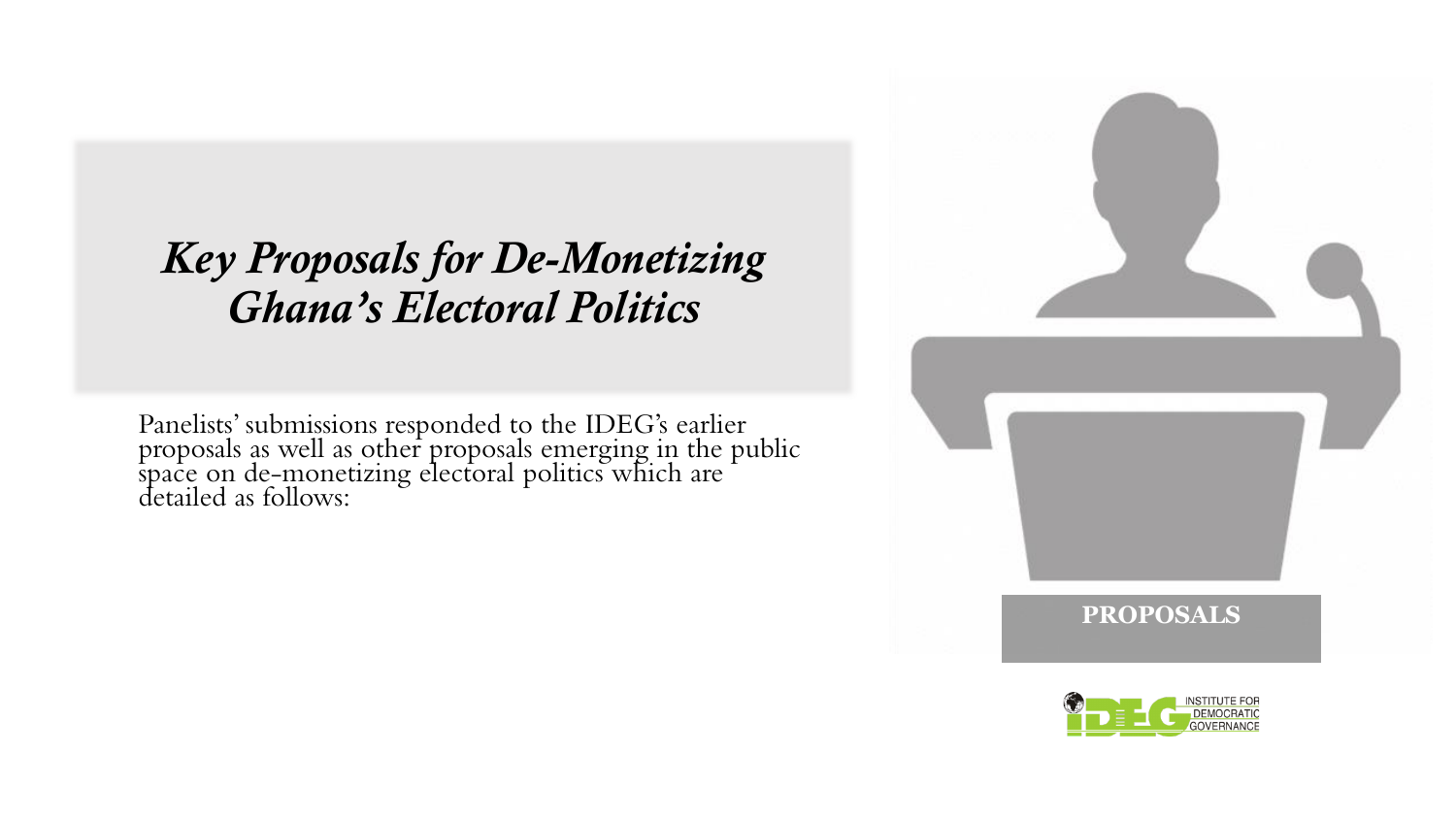## *De-monetization Proposal Democratizing Party Ownership*

The IDEG has proposed the democratization of party ownership as an option for de-monetizing electoral politics. By this option, the influence of small numbers of party financiers would be countervailed by payment of party dues and subscriptions by the membership base of the parties.

This would empower the base which has become subservient to power brokers (IDEG, 2018).

Panelists embraced the idea of membership dues and subscription to resource political parties:

- ❖The Flagbearer of the Progressive People's Party stated that her party members are required to pay monthly dues.
- ❖However, the Majority Leader stated that only few registered members of his party pay dues. For instance, in the Suame constituency which he represents as the MP, and which is also a stronghold of the NPP, the party cannot boast of more than 4000 paid-up members.

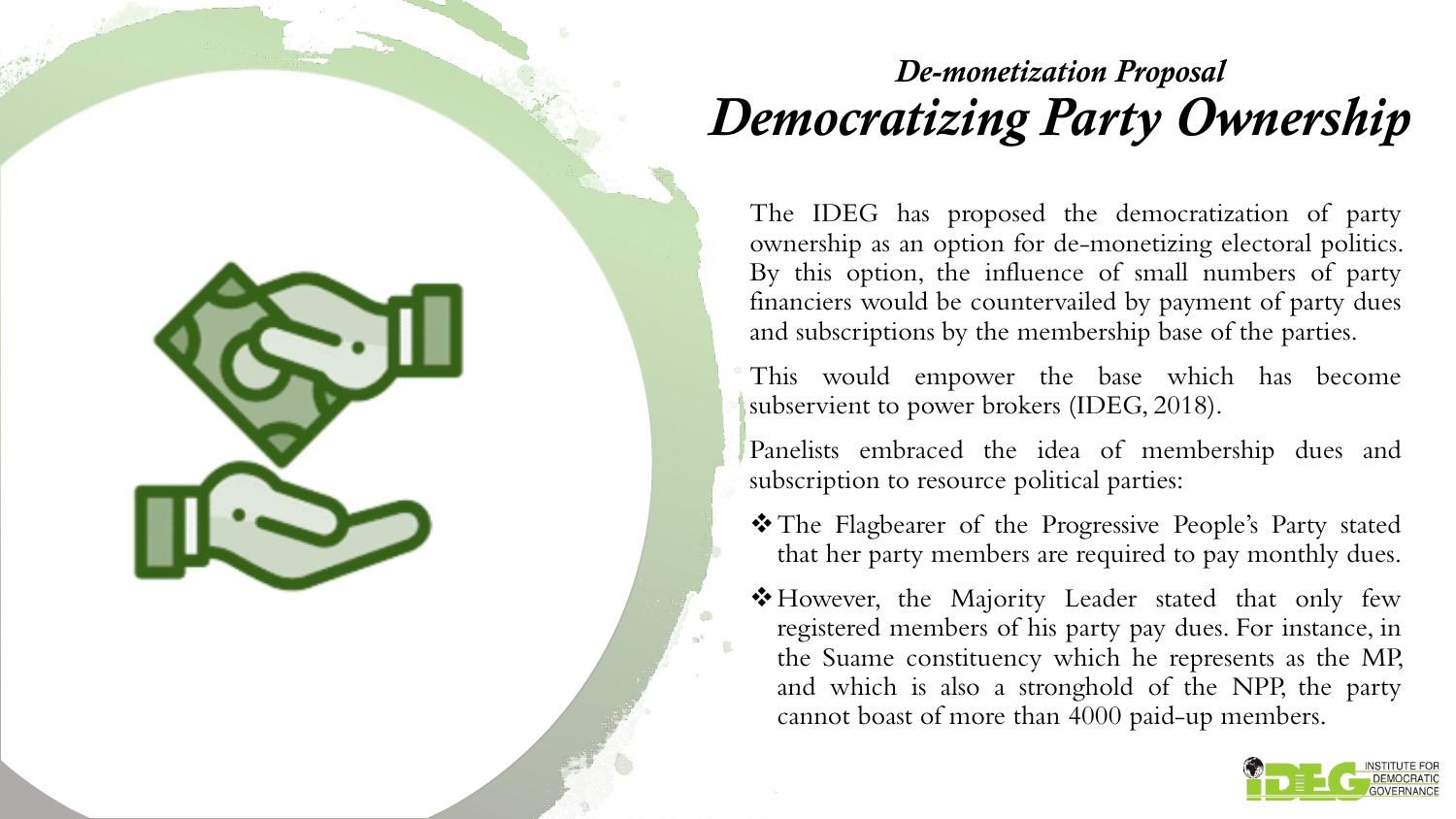#### *De-monetization Proposal Public Funding for Political Parties*

Direct public funding of political parties is needed to complement party subscription and membership dues to resource the parties as done in other democracies has surfaced within the public debate.

- ❖ This option which has also been advocated for by the IDEG resurfaced in the panelists' submissions. They unanimously agreed on the need for the state to support the activities of political parties.
- ❖ Accordingly, the country needs to agree on the list of items that the state must sponsor such as the development of party manifestos and annual congresses of political parties to discuss development issues.
- ❖ The Majority Leader proposed that the proportion of state funding for political parties at the presidential level should be based on a minimum percentage of votes that the parties garner during the general elections. At the parliamentary level, the number of parliamentary seats that the parties obtained should the determine the proportion of state funding that must be allocated to them.
- ❖ The Majority Leader and the 2 nd Deputy Speaker of Parliament representing the two major parties (NPP and NDC) respectively, further acknowledged that their parties were in breach of party funding regulations.



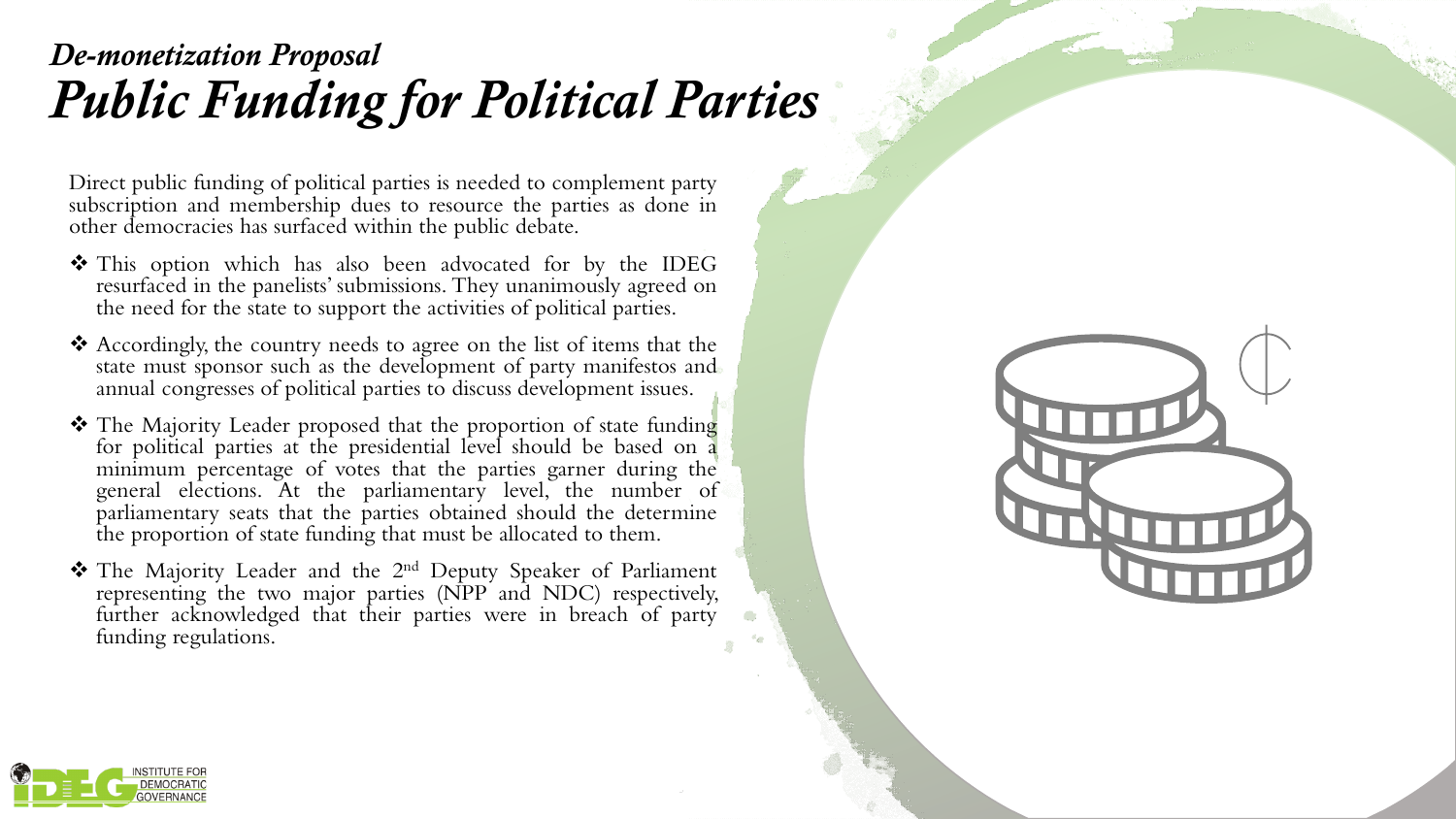#### *De-monetization Proposal Enforcement of Existing Laws*

The IDEG has proposed the strict enforcement of legislations meant to regulate the activities of the political parties.

- ❖As such, the Flagbearer of the PPP and the Majority Leader agreed that the Electoral Commission (EC) must probe the financing of the parties and enforce existing political party financing regulations.
- ❖Specifically, Articles 55 (14) and (15) together with section 23 and 24 of the Political Parties Act 574 (2000). The Flagbearer of the PPP further stated that Article 286 of the Constitution on asset declaration for public office holders must be strictly enforced.

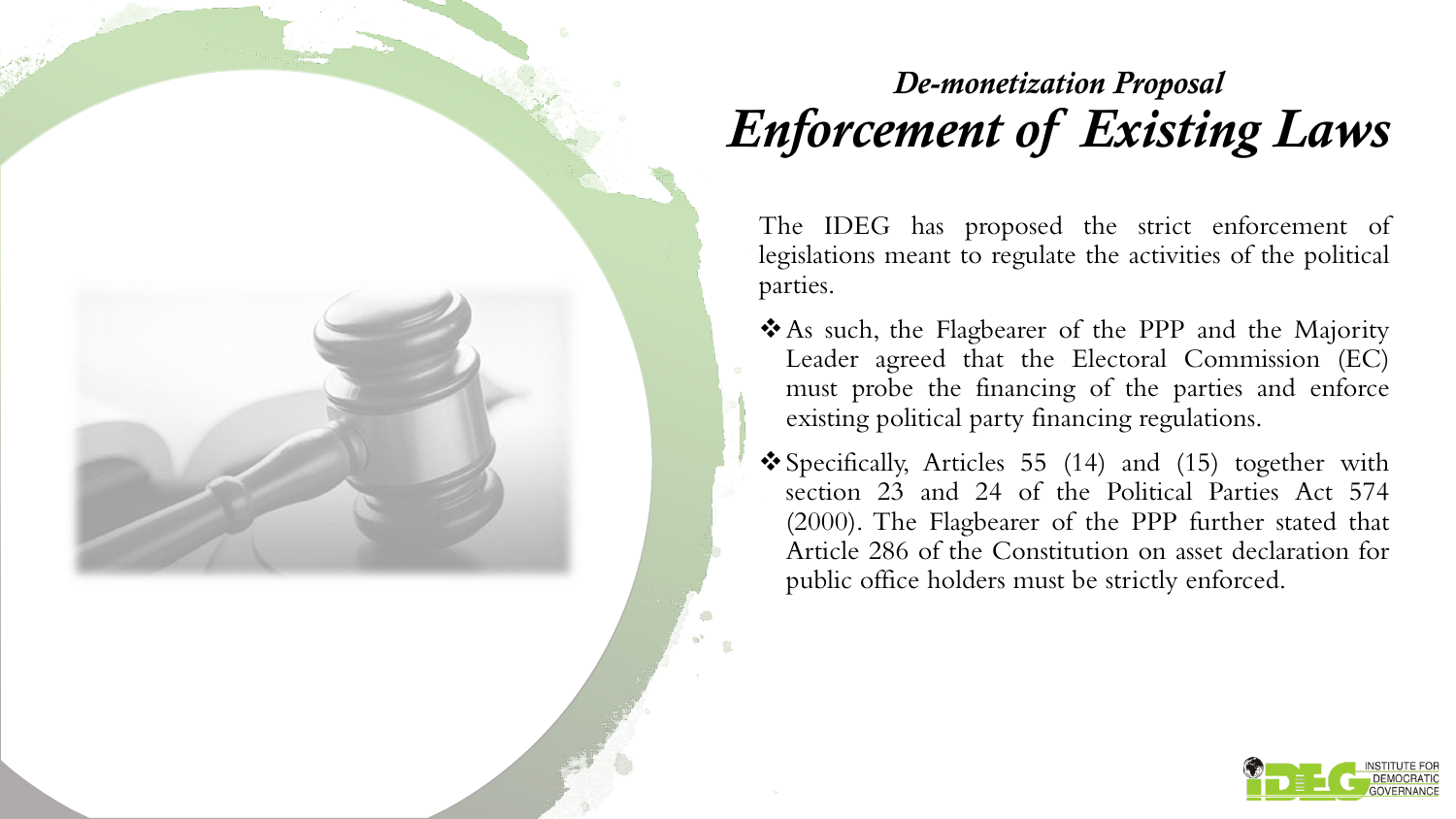#### *De-monetization Proposal Creation of a Multiparty Democracy Commission*

Given the EC's constraint in effectively supervising political parties, the IDEG has advocated for the establishment of a multiparty democracy commission purposely to regulate the activities of political parties .

- ◆ In view of this, the 2<sup>nd</sup> Deputy Speaker of Parliament advocated for the establishment of a democracy commission that will be responsible for regulating the political parties .
- ❖He proposed that the state can dedicate a single building to accommodate all the democratic institutions in the country such as NCCE, CHRAJ, EC and the suggested democracy commission .

#### Multiparty Democracy Commission



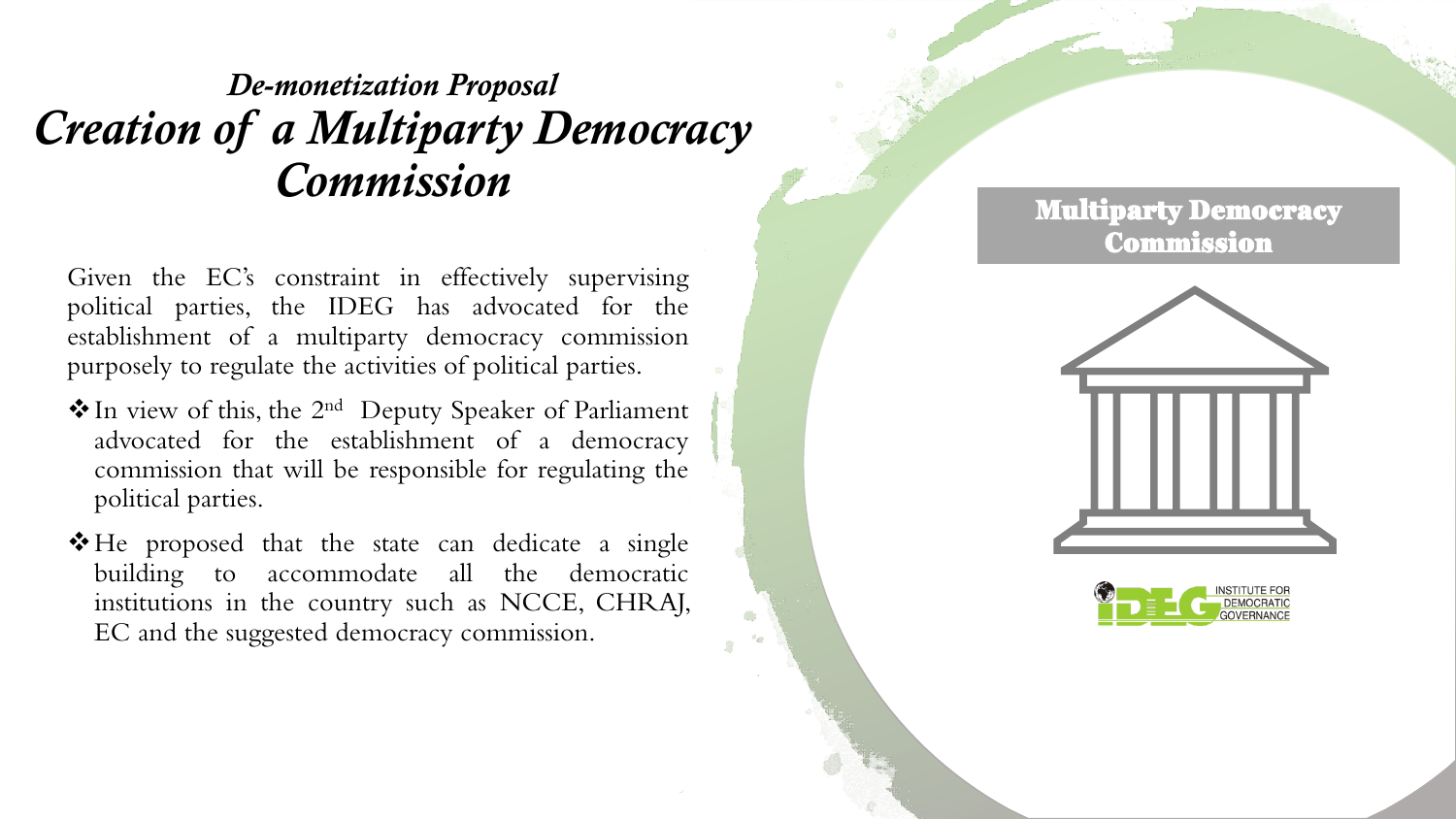## *De-monetization Proposal Strengthening the Developmental Orientation of Parties*

The IDEG has advocated for constitutional amendments and consequential reforms aimed at strengthening the developmental orientation of the parties.

- ❖In this regard, the Majority Leader proposed that party manifestos must be based on the directive principle of state policy (Chapter 6, 1992 Constitution).
- ❖On her part, the Flagbearer of the PPP stated that political party manifestos must not only focus on infrastructure and social development, but national and party values must also be enshrined in parties' manifestos.
- ❖She further called for the election of MMDCEs at the local level so that citizens can demand accountability from their elected leaders and the parties.

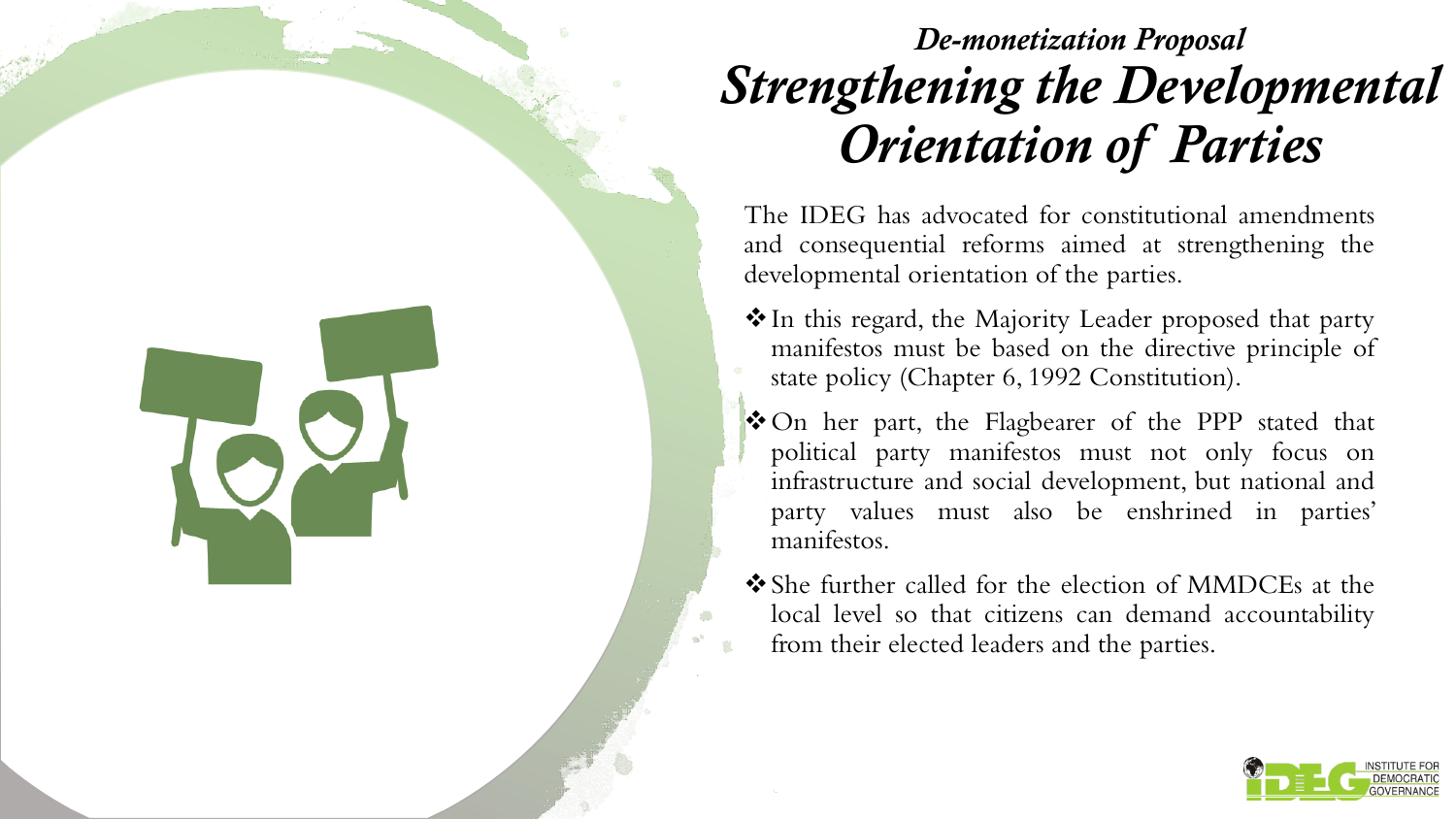#### *De-monetization Proposal Internal Party Reforms*

Political parties' representatives and other stakeholders have proposed a reform of political party structures and amendment of their constitutions .This resurfaced in the panelists' submissions .

- ❖ The panelists stressed on the need for both internal political party and Constitutional reforms to address monetization . Their submissions highlighted the effect of monetization on women's representation in that it had contributed to the under -representation of women .
- \* The 2<sup>nd</sup> Deputy Speaker of Parliament stated that political parties have misunderstood the intentions of the framers of the Constitution on Article 55 ( 5 ) and ( 7 ) by applying competitive elections to fill every position within the parties.
- ❖ The Majority Leader called for the reform of internal political party structures to reduce the effect of monetization in Ghana's electoral discourse . Proposals include the substitution of the first -past -the -post system with other modes of selection such as nominations, appointments of polling station and constituency executives of the parties to ensure proportional representation of women and other marginalized groups .
- ❖ He also called for the extension of electoral college to all card bearing members of the parties to vote during parliamentary primaries . Moreover, it will be great to allow high performing MPs to go unopposed after an assessment by the appropriate party structures on the performance of such MPs.



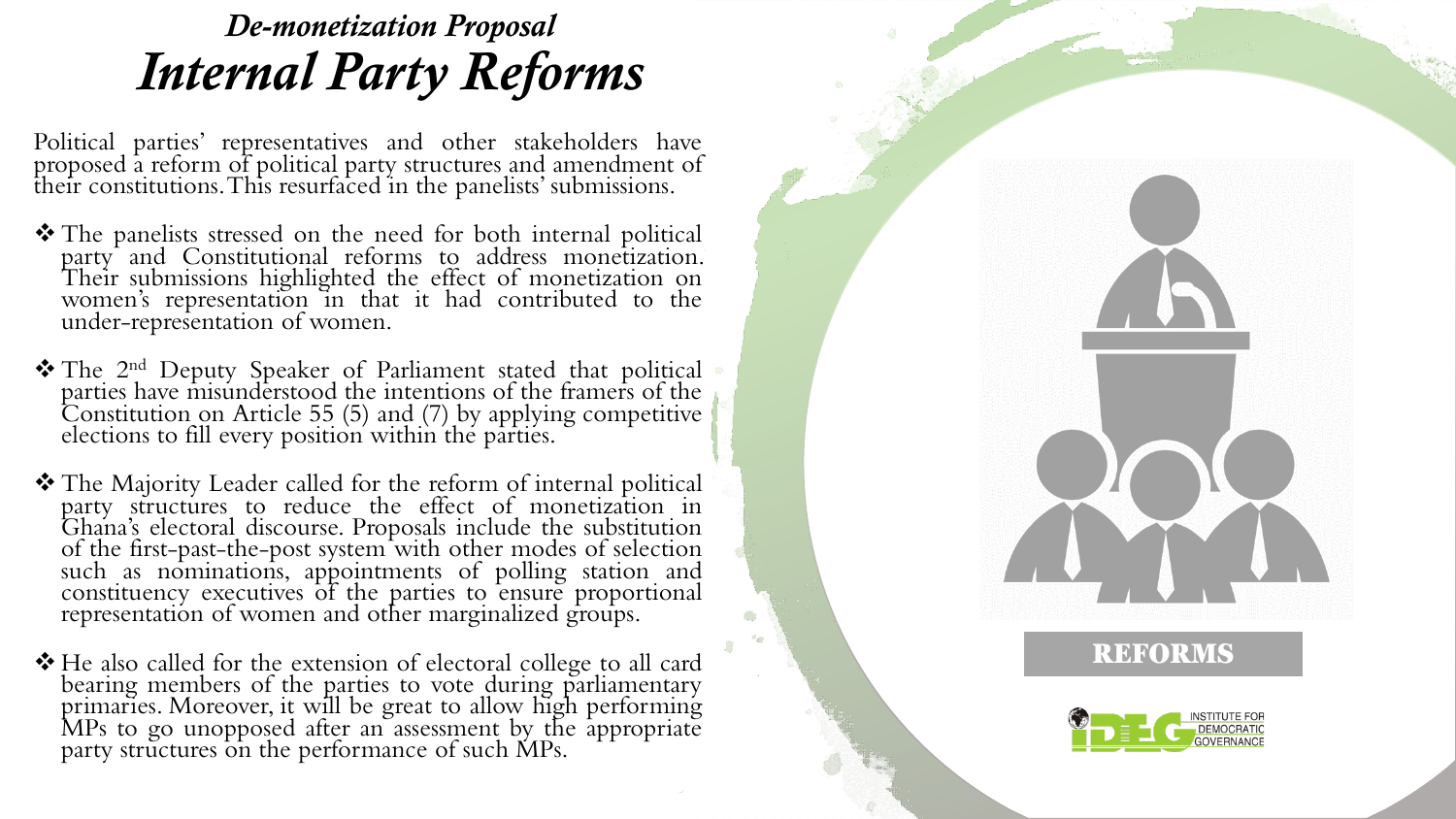#### *De-monetization Proposal Strengthening the Regulatory Framework*

The IDEG has made proposals aimed at strengthening the financial and operational regulatory framework within which political parties operate.

- ❖ In line with this proposal, the Majority Leader called for the amendment of Article 78 and 79 of the Constitution for a ceiling on the numbers of ministers and deputy ministers of state as well as curb the practice where majority of ministers are appointed from parliament.
- ❖ This will help provide the needed competence required by the executive and the legislature. Thus, the nation must build consensus on the appropriate number of ministers that is needed for efficient running of the state.
- ❖ He further suggested that there is the need for a deliberate effort at building a third force to break the duopoly of NPP and NDC.
- ❖ To ensure transparent and accountable financial management system of the parties, the Flagbearer of the PPP stated that the political parties should not receive monetary donations and dues in cash but rather through digital transactions i.e. mobile money or the bank. This will help the party to trace all donations and account for them.